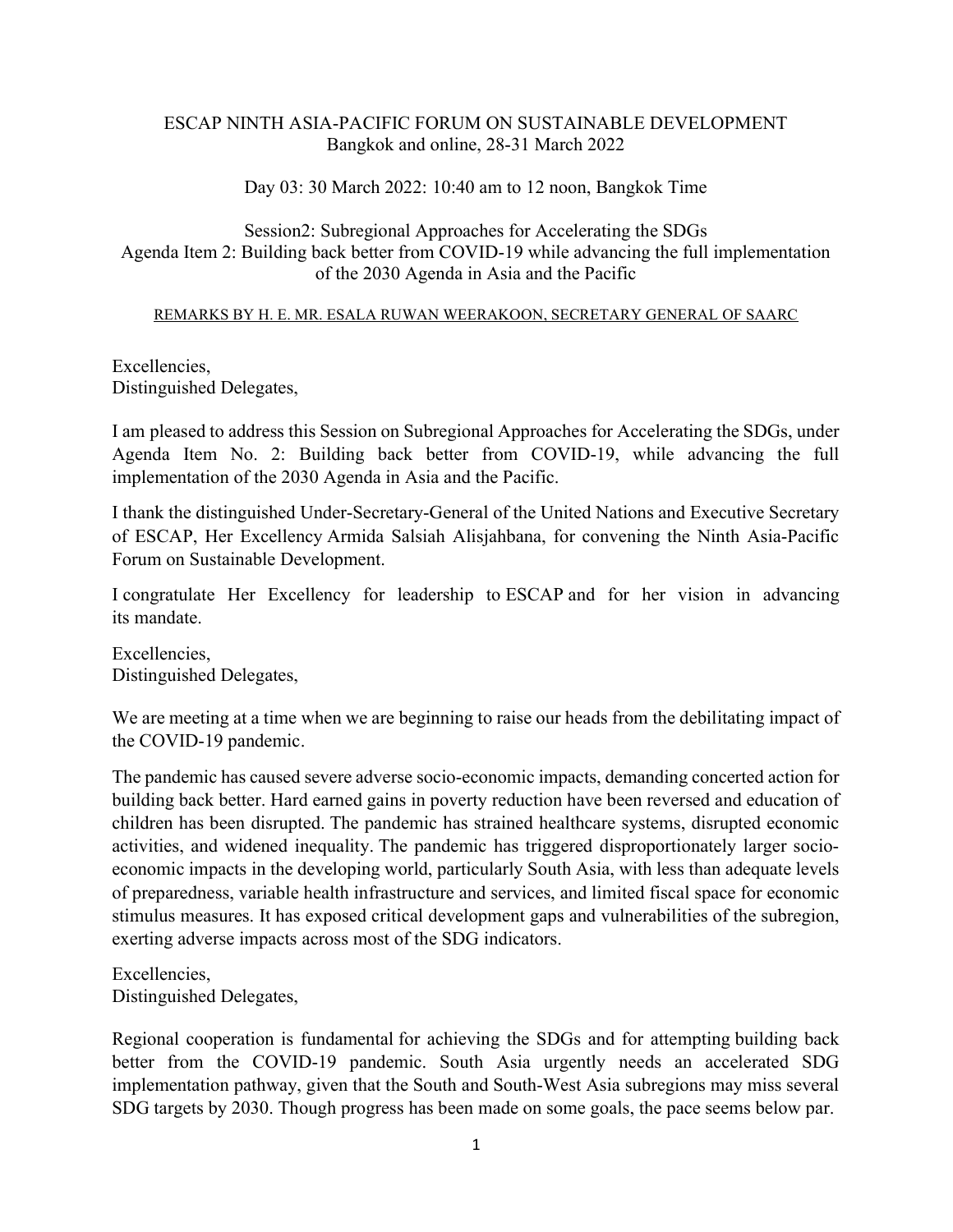Reasonable progress has been made towards life on land (Goal 15), no poverty (Goal 1) and good health and well-being (Goal 3).

Meanwhile, the subregion is regressing on sustainable cities and communities (Goal 11), responsible consumption and production (Goal 12) and climate action (Goal 13). Limited progress, coupled with the unprecedented effects of COVID-19, will require urgent strategic and concentrated efforts to accelerate progress towards achieving the 2030 Agenda across the subregion.

In this regard, I recall the Fifth South Asia Forum on the Sustainable Development Goals, organized by the ESCAP South and South-West Asia Office and the Government of Sri Lanka in November 2021. I also compliment the ESCAP Sub Regional Office in New Delhi, for launching the special Report on "Achieving the SDGs in South Asia".

The key policy proposals emerging from the Report, such as sustained growth through economic diversification, enhanced investments in the core social sectors of health and education, expansion of social protection measures, and investing in clean energy and environmental sustainability are highly relevant for South Asia.

Excellencies,

South Asia offers important avenues at its disposal to take advantage of the potential of regional cooperation for achieving SDGs. A key area is that of regional economic integration.

South Asia can gain substantially by fostering intra-regional trade in goods and services and investment flows to create immense economic opportunities for poverty reduction and development.

The South Asia Network on SDGs (SANS) created by ESCAP is another very useful initiative. We look forward to a constructive engagement with ESCAP and SANS in achieving SDGs through sharing of knowledge, best practices and lessons learnt.

Excellencies,

As you are aware, the South Asian countries responded proactively to the COVID-19 crisis, renewing their commitment to work together. The virtual meeting of the SAARC Leaders on 15 March 2020, as an immediate, emergency response measure, set up the SAARC COVID-19 Emergency Fund, through voluntary contributions of the Member States.

Other initiatives include allocations by the SAARC Development Fund (SDF) for COVID-19 related projects, setting up of an electronic platform called 'SAARC COVID-19 Information Exchange Platform (COINEX)' to exchange COVID-19-related health information and training, a dedicated COVID-19 website by the SAARC Disaster Management Centre and cross-border distribution of COVID-19 vaccines.

These developments provide a much-needed impetus for greater regional cooperation under the auspices of SAARC. We hope to build on the momentum in the coming times.